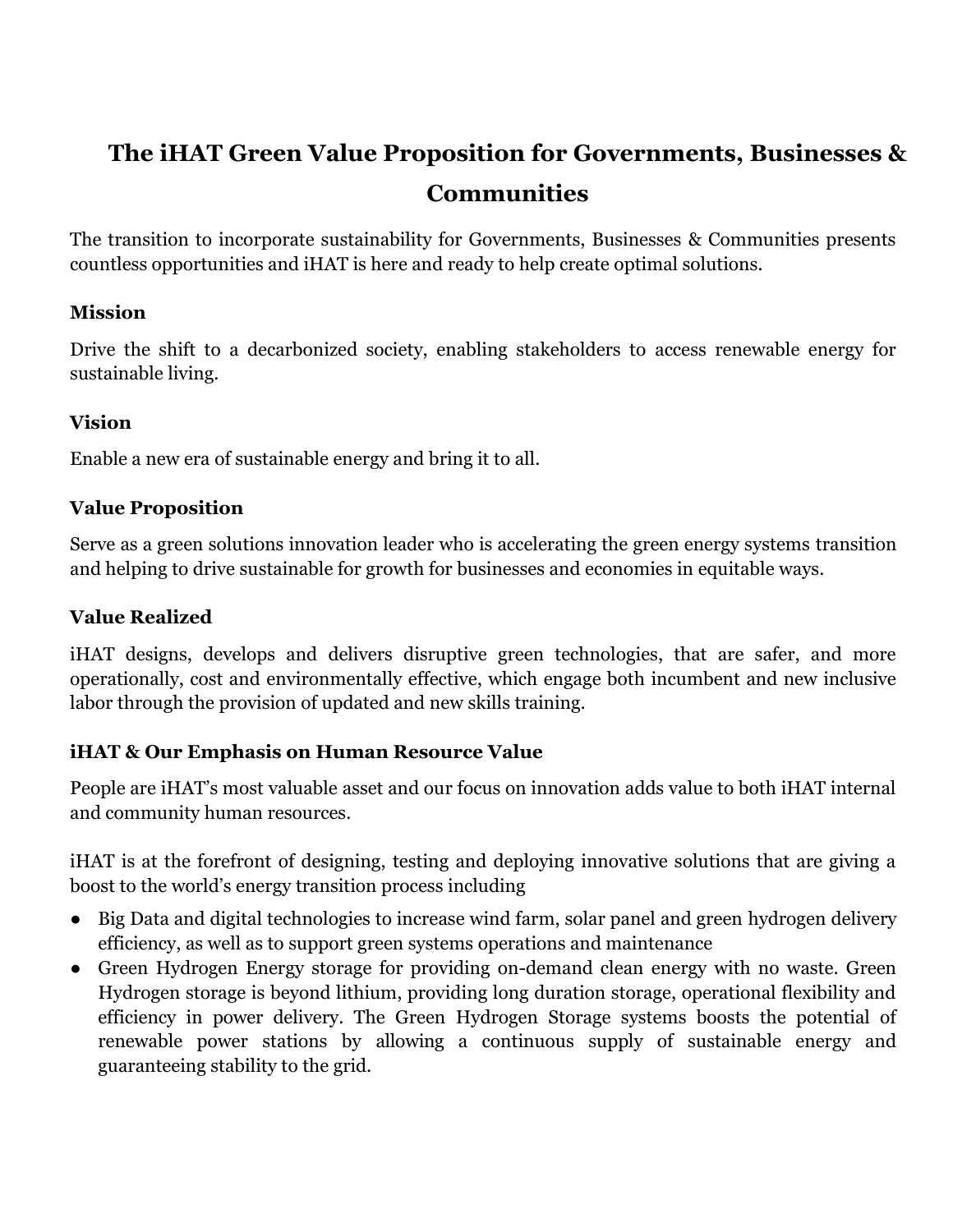#### **iHAT is Helping Companies to Achieve Sustainability as a Competitive Factor**

Today, attention to the issue of sustainability in general, and decarbonization in particular has become a competitive factor for companies, as it is increasingly becoming decisive in terms of reputation and the bottom line! Being sustainable translates into a series of tangible benefits, from the creation of shared value for stakeholders, to the prevention of damage caused by natural catastrophes, to the reduction of environmental and social risks to the ability to not only comply with but anticipate the policies of regulatory authorities.

The additional consequences of focusing on sustainability include making investments in innovation that leads to the creation of products and solutions that not only have a low environmental impact, but also deliver superior quality with less waste. Sustainability choices also lead to a reduction in costs in the medium and long term and therefore can increase profit margins as well as deliver improvements in other financial performance metrics as well.

Note: Investors today, tend to prefer companies and organizations that have committed to an energy transition that is part of the fight against climate change.

## **The Present and Future of Electricity is Green & iHAT Has a Menu of Specific / Optimal Situation Green Solutions that it Can Deploy**

Renewable energy is the present and future of the world's electricity production. The term "renewable" expresses the essence of this type of energy, which is available in spontaneously generated, inexhaustible quantities that are continually renewed in nature without any human intervention.

iHAT has sun, wind, water, biomass, green hydrogen and the geothermal heat of the earth's abundance to create sustainable solutions that are cost effective and provide stable and abundant on demand electricity. Additionally, compared to electricity produced from conventional petroleum and coal related sources, iHAT's renewable energy solutions drastically reduce levels of carbon dioxide and other ecosphere destroying emissions. iHAT's unique design utilization of green disruptive technologies creates the worlds first 100% clean refueling infrastructure.

#### **iHAT is Focused on Helping Governments, Corporates and NGO's to Abandon Conventional Sources of Energy**

All countries in the world share the same need to increasingly produce more renewable energy and to abandon conventional sources. According to the International Renewable Energy Agency (IRENA) 2019 report, renewables now account for three-quarters of the world's new energy capacity. Today green energy makes up more than a third of total global electricity production.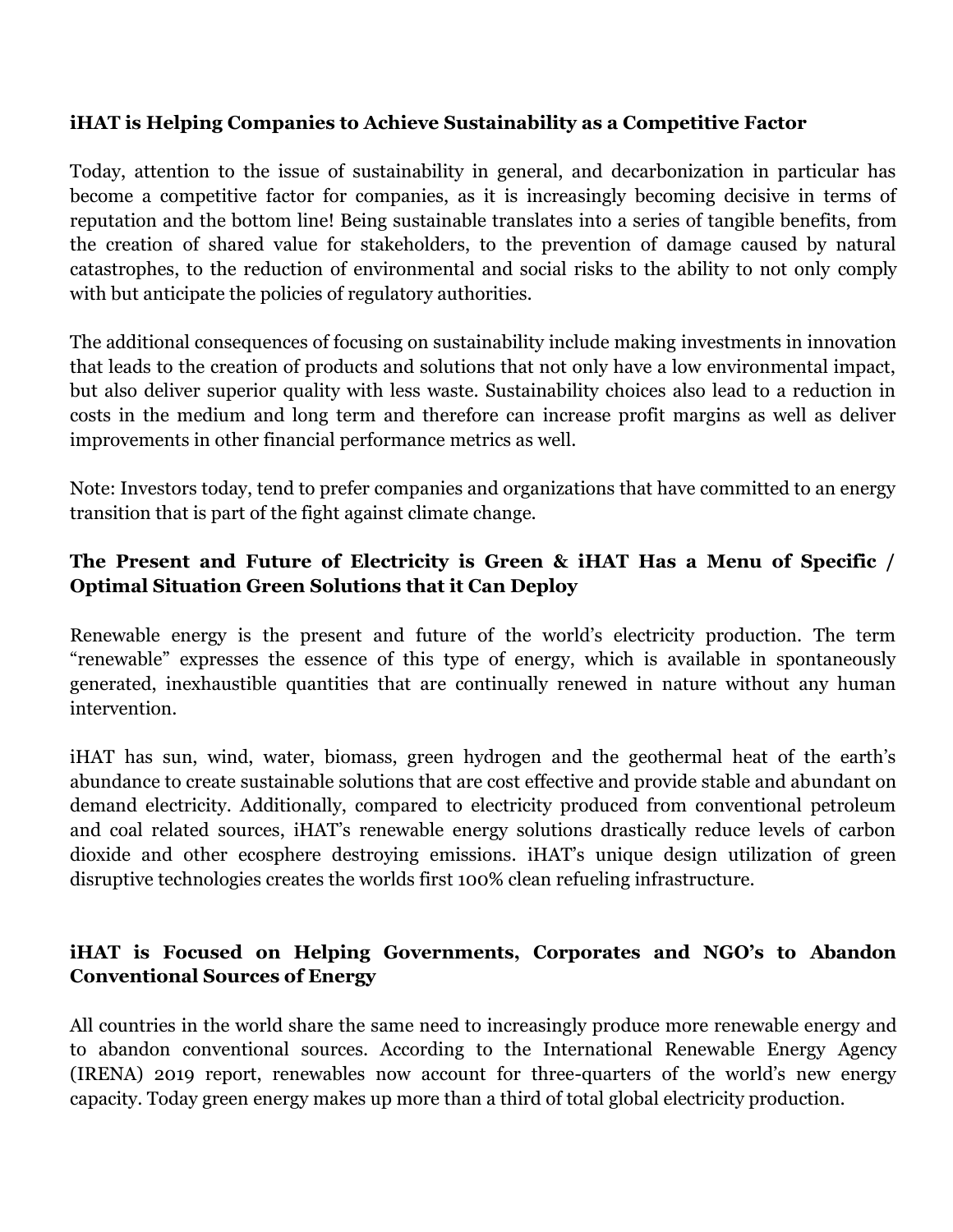Renewables are destined to become the most advantageous source of electricity for the planet and its associated economic development. As a innovation leader in the green power revolution, iHAT is focused on delivering sustainable energy solutions for the future, today!

## **iHAT is Taking a Leadership Position in the Development of Renewable Energy in a Number of Developing Countries' Including Mozambique, Zambia, India and Guyana.**

iHAT's renewable energy programming is:

- producing energy from green sources to tip the overall energy mix scales in favor of renewable energy
- helping people worldwide to have constant safe access to electricity.
- Introducing green industry.
- Creating green jobs to strengthen the economy.

iHAT's green energy solutions include large scale Green Hydrogen Power plants, green hydrogen clean electrical storage and green e-fuels refineries, all of which are part of making green electricity affordable for both industrial and household users.

In developing countries, renewable energy is the only way to electrify entire rural areas. iHAT's Green energy solutions is helping to close the current huge gap in energy access in Africa, South America and the Asian subcontinent, with a goal of guaranteeing scalable development opportunities to the power underserved world.

#### **iHAT and Sustainable Development**

We only have one planet, but we're living as if we had almost two available to us. Therefore sustainable development is more than just a catchphrase to iHAT; which is delivering green solutions today that will protect tomorrow for our children.

#### **What Does iHAT Mean in its use of the Term Sustainable Development**

iHAT's Mantra is "Husbanding Resources Today Because We Are Thinking about Tomorrow!"

Over the years, many definitions have been used to communicate the concept of sustainable development. The most famous description, universally recognized, comes from 1987:

*"Sustainable development is not a fixed state of harmony, but rather a process of change in which the exploitation of resources, the direction of investments, the orientation of technological development, and institutional change are made consistent with future as well as present needs."*

**Brundtland Report, World Commission on Environment and Development, 1987**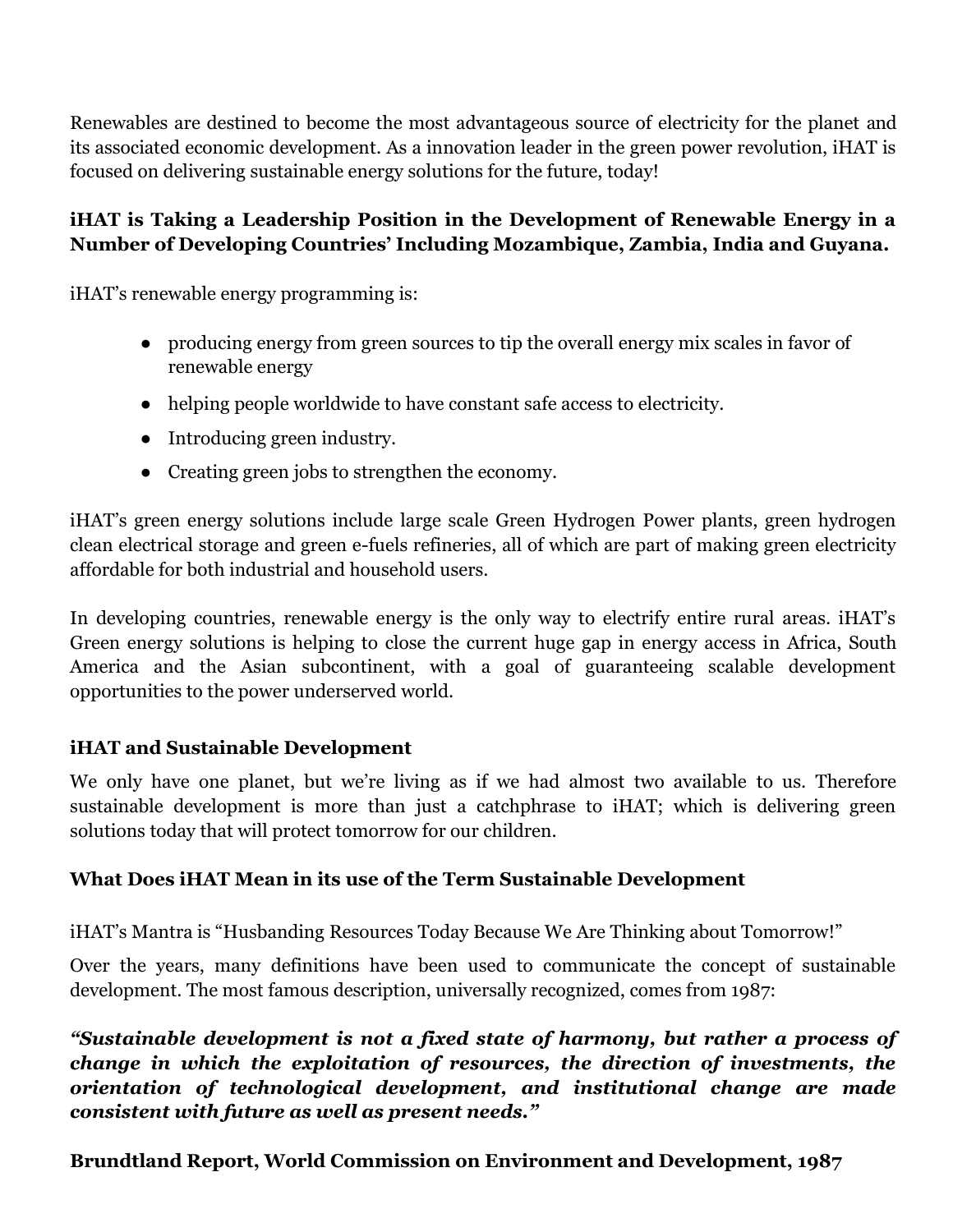At iHAT we say that Sustainable Development means learning to live within the limits of one single planet: in a fair and dignified manner for all, without depleting the natural systems we draw resources from and without exceeding the ecosystems ability to absorb the waste generated by our activities.

The iHAT sustainable development model seeks to integrate social sustainability, with economic and environmental sustainability. The iHAT development pedagogy delivers energy solutions that reduces harmful emissions and decreases pollution. iHAT is a strong proponent of the 2030 Agenda for Sustainable Development; which is a plan of action signed in September 2015 by the 193 member states of the UN. In it, **[17 Sustainable Development Goals](https://unric.org/it/agenda-2030/)** – SDGs – were identified in one broader plan of action, for a total of 169 objectives to meet. The 2030 Agenda and the Sustainable Development Goals were put in place on 1 January 2016: countries committed to achieve the goals over the next fifteen years, but unfortunately have fallen short.

The SDGs are common goals on a set of issues that are key to development: fighting poverty, eliminating hunger and tackling climate change, to name a few. They are goals that concern all countries and all individuals: no one can be left behind on the path of sustainable development. The backbone of the Sustainable Development Goals is made up of the "5 Ps":

#### **People**

End poverty and hunger in all forms and ensure dignity and equality.

#### **Prosperity**

Ensure prosperous and fulfilling lives in harmony with nature.

#### **Peace**

Foster peaceful, just and inclusive societies.

#### **Partnership**

Implement the agenda through a solid global partnership.

#### **Planet**

Protect our planet's natural resources and climate for future generations.

# **iHAT is Fundamentally Committed to These 5 Shared Value Priciples**

The SDGs have been shared by all the Member States of the United Nations: a sign of strong global awareness. iHAT has made a formal commitment to all of these SDGs, as Sustainable development is the only way to safeguard biodiversity and ensure the survival of humankind, as well as endangered animal species.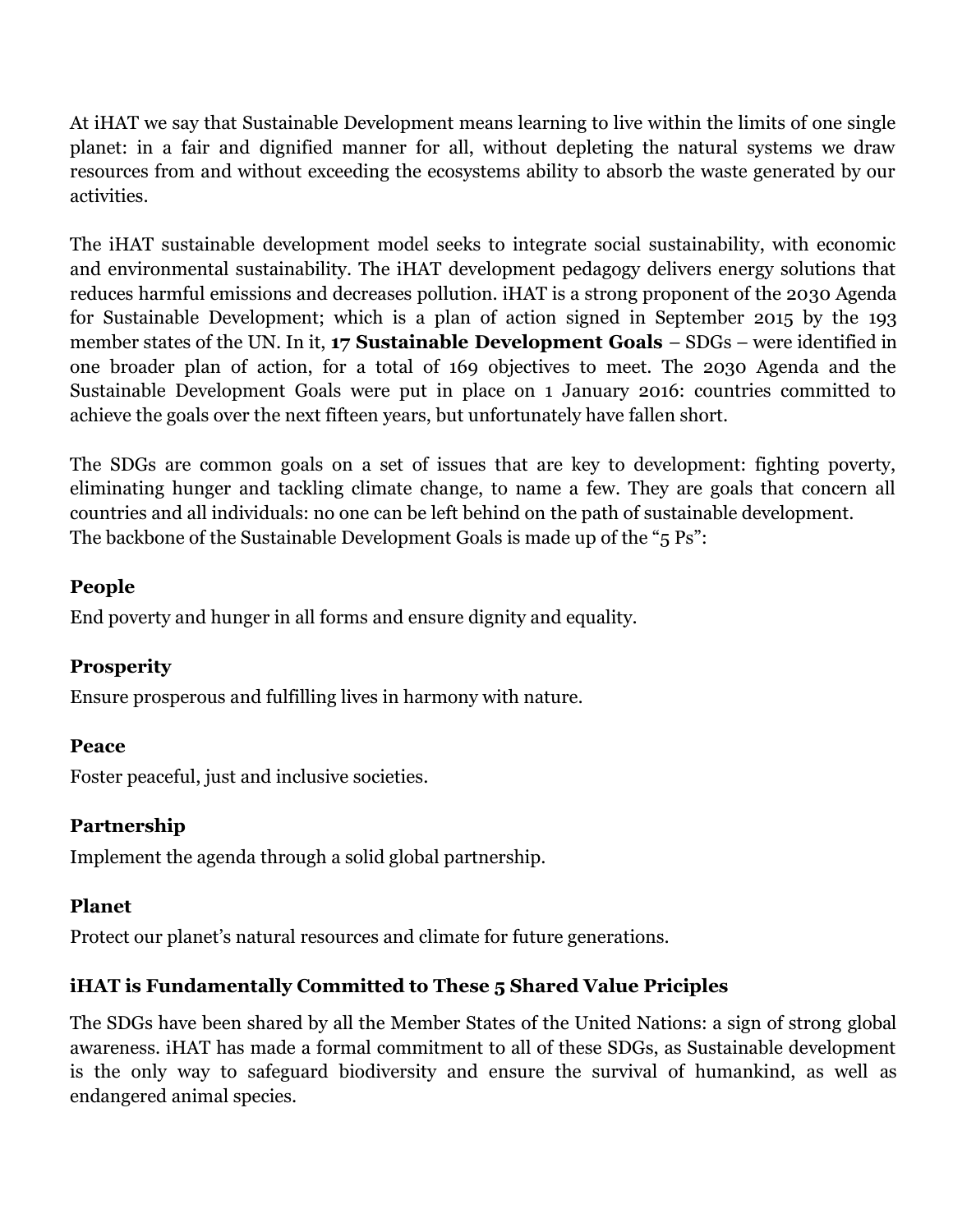Note: The increase in global population and the resulting demand for resources is irreversible: only sustainable development can ensure the correct balance.

# **The iHAT Energy Development Pedagogy is Based on a Circular Economy Model**

The iHAT solutions model like the Circular Economy Model is based on the following principles:

- We Innovate
- We renovate
- We reuse
- We recycle

These circular economy principles are what has made iHAT a preferred partner in designing and delivering the most efficient energy generation, transmission and distribution solutions for guaranteeing sustainable development.

## **The 5 Pillars of the Circular Economy That are the Foundation of iHAT's Business; Which Helps its Customers to Redesign Their Use of Scarce Resources in this Epoch of Global Warming and Other Climate Change Impacts**

#### **iHAT Helps Customers to Optimize Their Use of Sustainable Resources In Energy**

iHAT BTU sources are biodegradable, recyclable and/or use renewable materials

#### **iHAT is a Leader in Delivering Energy Solutions as A Service**

We offer a concept of shared ownership platforms for governments and companies. The shared green energy platform concept allows for iHAT solutions to be used in a cooperative form instead of green energy users being forced to use standalone iHAT solutions. The iHAT sharing platforms can serve to maximize the usage factor, service life and cost of ownership (use) of iHAT's green power generation, transmission and distribution infrastructure.

Note: The European Union has made the adoption of models aligned with circular economy principles such as iHAT's as a strategic priority. Politically, the circular economy offers a chance for growth and development in terms of competitiveness, innovation, environmental protection and employment.

#### **iHAT and The Energy Transition**

The Global Energy Transition is not only limited to the gradual closure of coal-fired power stations and the development of clean energies: it is a paradigm shift that concerns the entire system. A huge contribution to decarbonization is beginning to come from green hydrogen electrification; which is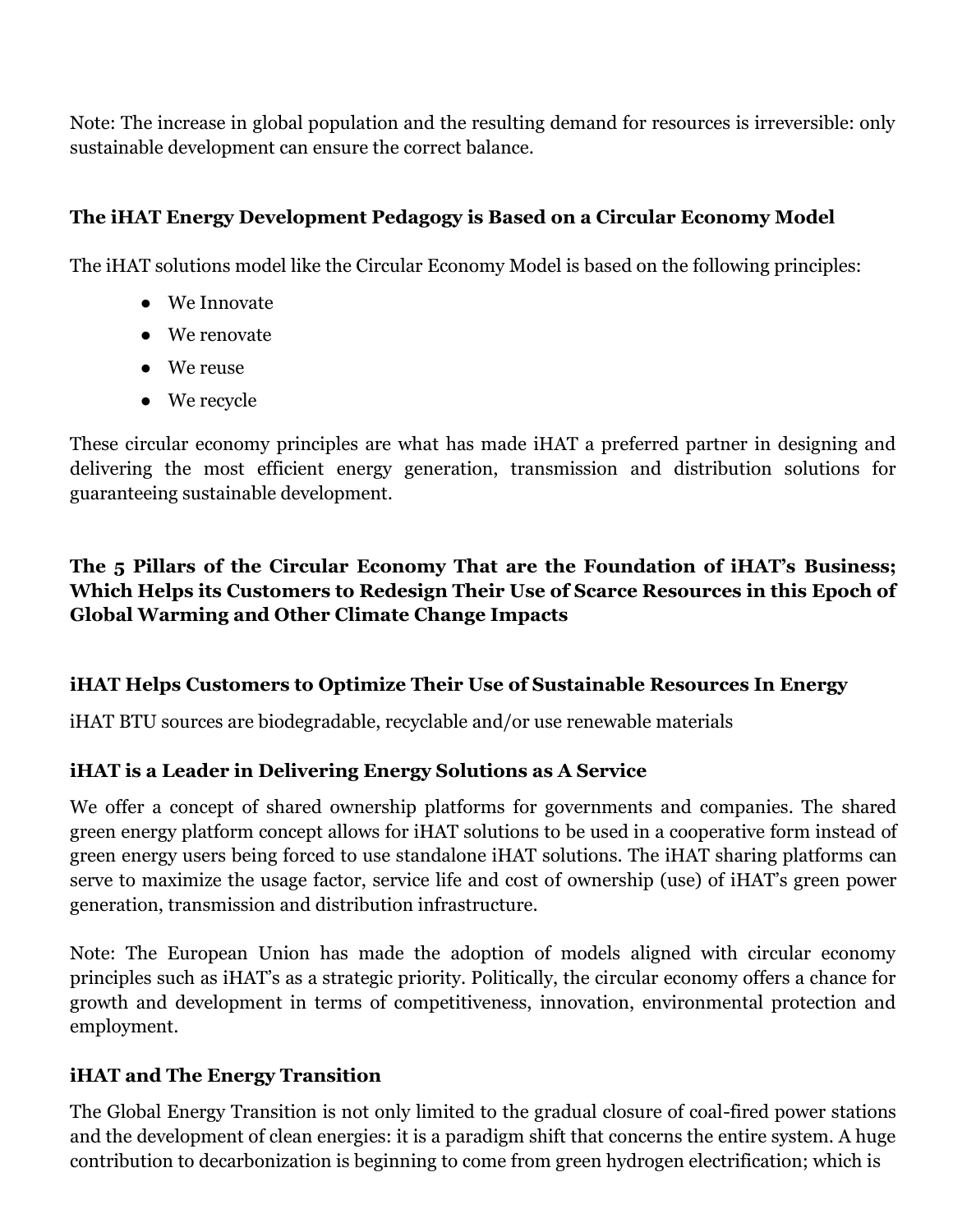complemented by on-demand storage that is technology-positioned (iHAT's unique design utilization of green hydrogen and hydride storage solutions examples) for implementation. The sources of green on-demand electrification are solutions derived from green hydrogen, wind, water currents and waves, solar, geo-thermal and biomass. These green sources or energy can become the mainstay of power for the entire value chain including all forms of transportation, facilities, etc.

The type of green power generation and localized power transmission and distribution solutions that iHAT is developing and deploying provide benefits not only for the climate, but also for corporates, government and NGO operations, residents, and so the overall economy including those in emerging societies. iHAT believes that it is critical that the energy transition be inclusive and ensure that no one is left behind and so the firm is conducting many projects in Africa, South America and the Asian Subcontinent.

# **iHAT Actions that are Part of Driving the Energy Transition**

As we have mentioned, iHAT is in the business of replacing fossil fuels with renewables that feed a multitude of technology platforms including green hydrogen energy storage.

Developing renewable energies is the very core of iHat's role in the global energy transition. In recent years, photovoltaic and wind energy have joined more mature carbon neutral technologies such as hydroelectric and geothermal power, with green hydrogen technologies such as those developed and deployed by iHAT are quickly moving to become the star performers of the global movement towards green energy. iHAT is however, not only focused on green hydrogen power generation and storage for on-demand power solutions, but we are also developing for large scale deployment, tidal power solutions, which may soon contribute to the green energy transition. iHAT's design, development and deployment of multiple processes for green energy electrification of consumption for both industrial procedures and electricity grids, are part of the global movement to improve energy efficiency, and to eliminate toxic fossil fuel effluents, which taken together will complete the global energy transition.

# **iHAT and Decarbonization / Transitioning From Fossil Fuels to Renewables**

Although the ultimate aim of the energy transition is a move to renewables, in the shorter term:

- Existing Transportation platforms, e.g. Ships, trains, trucks, automobiles can be retrofitted with iHAT green carbon induction systems to:
	- eliminate CO2 and other environment degrading effluents
	- increase engine torque
	- reduce maintenance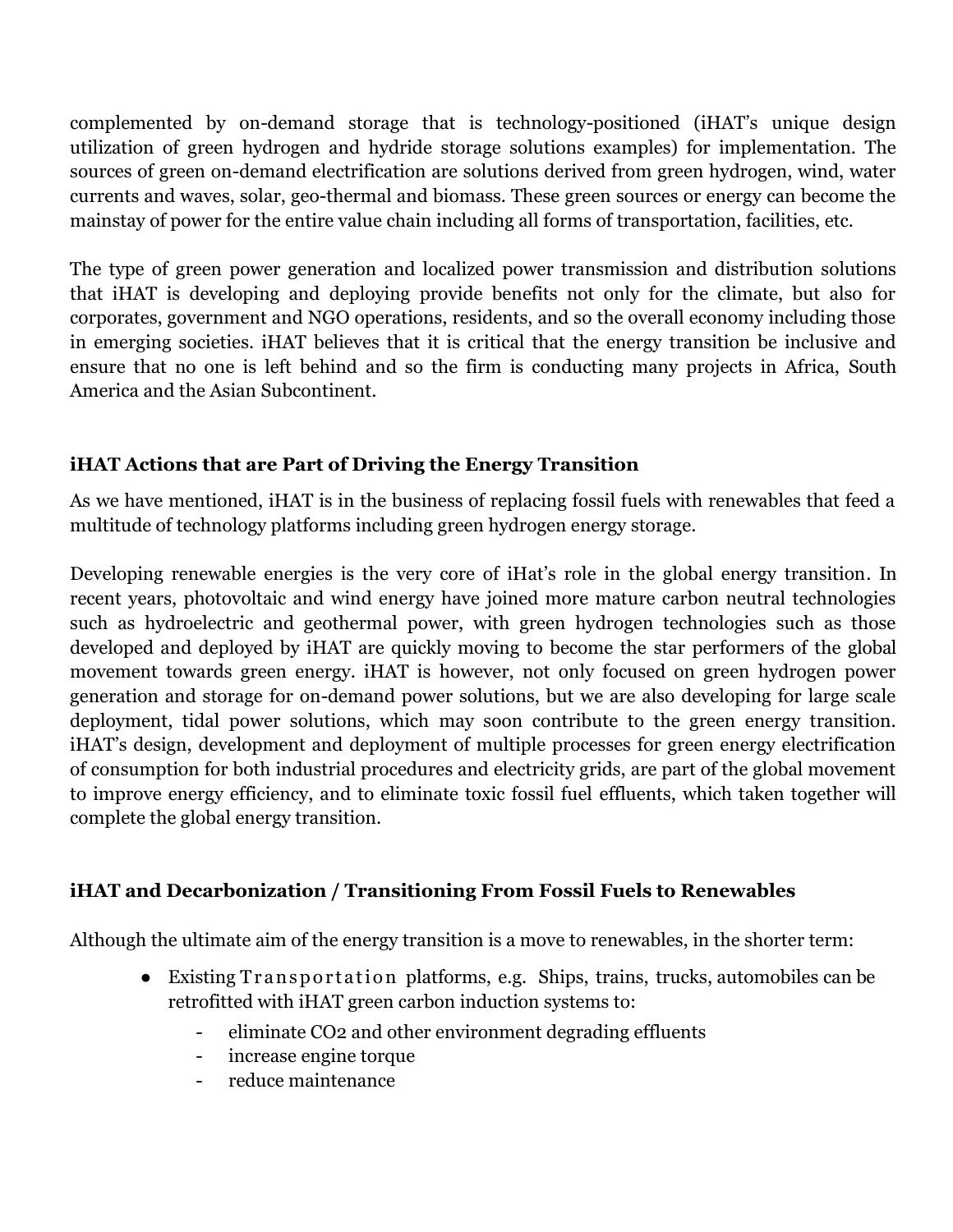● Grid stability and resilience need to be guaranteed as we move away from the use of coal and fossil fuels. Virtually all green sources of BTU's will be used, often in combination such as in the case of iHAT's Portugal green power system replacement of coal power.

The evolution of renewable technologies goes hand in glove with the creation of completely new green jobs. As the old coal-fueled power stations are decommissioned, iHAT is focused on retraining technicians and operational staff who may then be re-employed in the green power sector. Note: In areas where there is energy poverty, iHAT is making investments that will both help guarantee access to clean energy for everyone in these communities, as well as we are training local people to construct, operate and maintain the green energy infrastructure that iHAT is deploying.

# **iHAT and the Creation of Green Jobs**

It is relatively straightforward to understand what we mean by the term green jobs. However, a universal formal definition for these types of professions is still lacking. The description that is often referred to is the one provided by the United Nations which, through UNEP (the United Nations Environment Program), has defined green jobs as ones that contribute in an incisive way to preserving or restoring environmental quality. This broad definition is applicable to various compartments, from manufacturing to services, from research & development (R&D) to agriculture. In short, green jobs already exist in many areas where we wouldn't suspect to find them.

According to the 2020 International Renewable Energy Agency (IRENA) report, around the world there are around 11.5 million green-collar workers, half a million more compared with 2018. These professions are concentrated predominantly in China, the United States and the European Union, with a prevalence in the renewable energy sector. The majority of 'green" workers are employed in photovoltaic (33% of the total, or around 3 million people), in particular in Asia, where two-thirds of green-collar workers can be found.

According to the Global Renewables Outlook 2020, which was also published by IRENA, the renewable energy sector alone will produce 42 million jobs by 2050, nearly four times as many as today.

In general terms, the energy sector is where the creation of new professional roles is most visible. Just think of the data and IT scientists employed in the digitalization of power generation plants, or the experts using machine learning to develop predictive maintenance, or the engineers specialized in energy efficiency. But there are also new green jobs in, for example, the production chain for research into new eco-sustainable materials for the construction industry. Indeed, a green job combines technical skills with a sensitivity towards issues of environmental protection, energy efficiency and circularity.